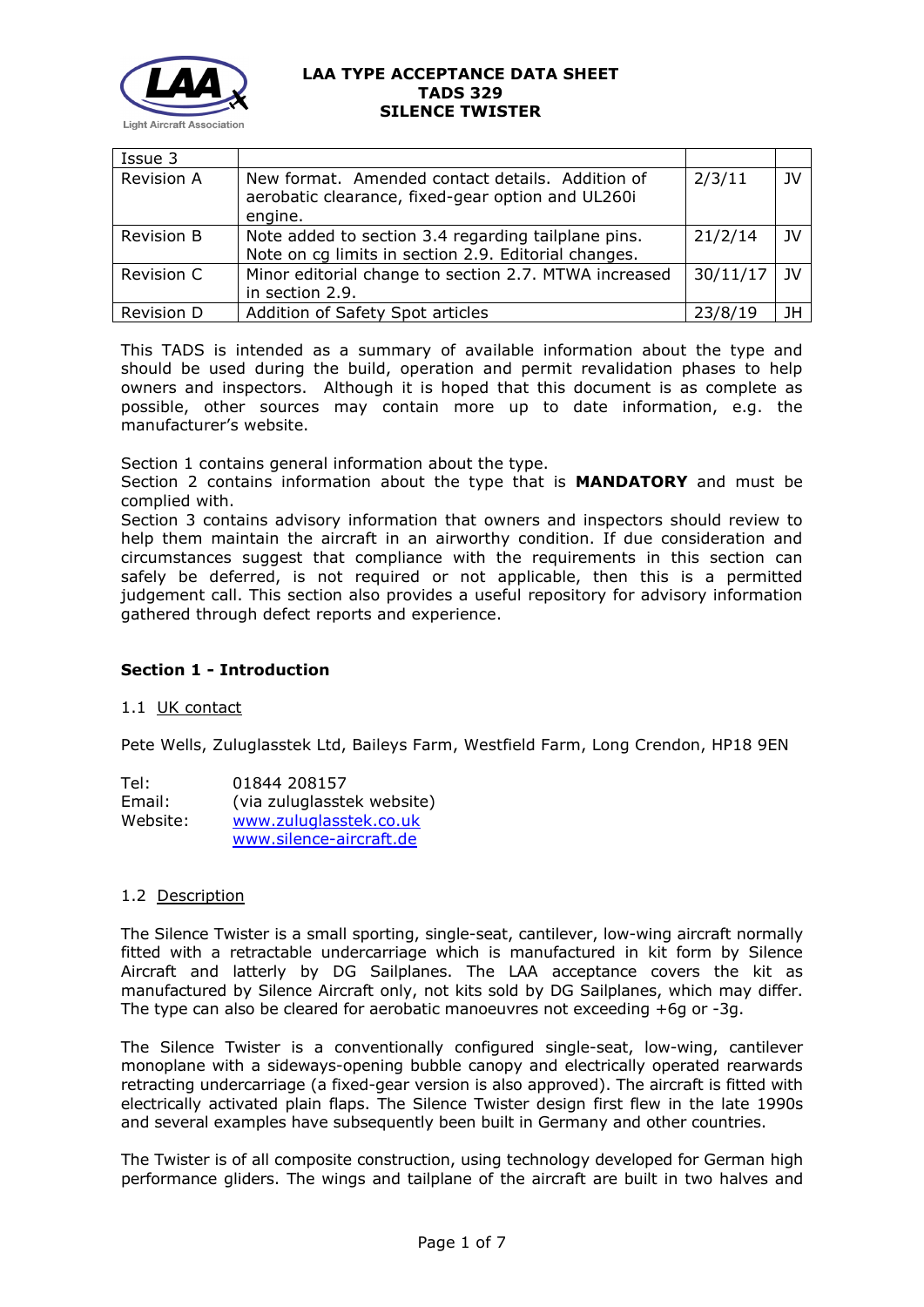

designed for quick de-rigging by the pilot/owner so that the aircraft can be kept in an enclosed trailer, glider-style.

The aircraft is manufactured in the form of a kit for construction by amateurs. The majority of the airframe consists of female moulded glass fibre honeycomb sandwich panels. The wing is of full cantilever type and consists of a fixed centre section, which incorporates the rearwards-retracting main undercarriage, and quickly-removable outboard panels. The wing is of single spar construction, incorporating a full depth moulded I-section spar. The outboard panels incorporate projecting tangs at the root end which plug into matching sockets in the centre section spar, being retained by eccentric aluminium pins. The control surfaces are operated by a conventional system of stranded steel cables, pushrods and bellcranks. An unconventional feature is the use of pushrods manufactured from carbon fibre tubes of large diameter, having aluminium end fittings moulded into each end. The large plain flaps are electrically operated and their position can be set at any of four positions using a pre-selector type switch. The root ends of the wings contain moulded wing fuel tanks, fuel being selected using an Andair off/left/right/both selector.

A conventional steerable tailwheel type undercarriage is fitted, the two main undercarriage units being retractable using an electric motor and screw jack arrangement. Emergency lowering can be achieved using a combination of gravity and spring assistance, the connection to the screw jack being released by opening the twopiece sheave using an emergency pull-cable arrangement. Main undercarriage suspension is provided by the composite cantilever spring main gear legs, the steerable tailwheel suspension by a steel spring and rubber buffer arrangement.

The cockpit is provided with a moulded kevlar/glass internal shell intended to provide additional crash protection to the pilot. The pilot is provided with a four point harness. A one-piece jettisonable sideways-hinged canopy is fitted.

The engine is a direct-drive 'flat four' Jabiru 2200A, of 80 BHP, turning a fixed pitch onepiece wood GT-2 propeller. The ULPower UL260i engine (a flat four giving 97 BHP) has also been approved for this airframe, also turning a GT-2 propeller.

Note that the only propeller(s) approved for an individual aircraft are those listed on the individual aircraft's Operating Limitations document or in the PTL/1 (Propeller Type List) for the type.

The type is only eligible as an SEP Aeroplane ('Group A') in the UK, not as a microlight.

## **Section 2 – Mandatory information for owners, operators and inspectors**

At all times, responsibility for the maintenance and airworthiness of an aircraft rests with the owner. Condition No 3 of a Permit to Fly requires that: *"the aircraft shall be maintained in an airworthy condition".* 

## 2.1 Fast Build Kit 51% Compliance

The standard Twister kit provided by Silence Aircraft has been accepted as compliant with the 51% rule by the FAA, FAA revised listing dated June 24 2005 refers, and has been accepted as compliant with the 51% rule by the LAA on that basis.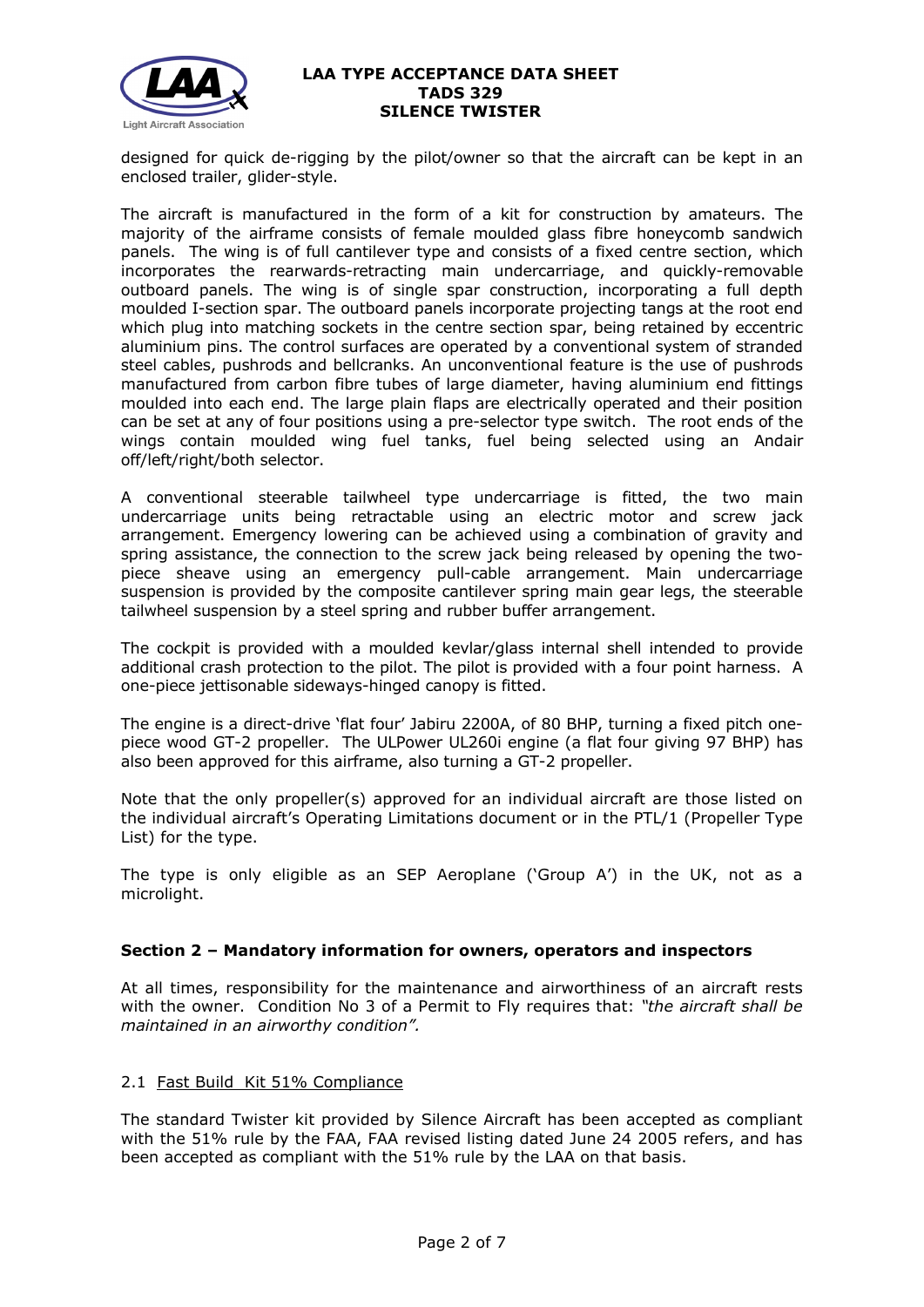

# 2.2 Build Manual

Silence provides a basic Build Manual. For further advice refer to Zuluglastek.

## 2.3 Build Inspections

Build inspection schedule 53 (Twister aircraft). Inspector approval codes A-A or AC-1 or K. Inspector signing off final inspection also requires 'first flight' endorsement.

## 2.4 Flight Manual

The Silence Twister Flight Manual includes all essential operating information. A UK Supplement covers the differences in operating limitations applicable to the LAAaccepted model. This is included as Appendix A to this TADS.

## 2.5 Mandatory Permit Directives

None applicable specifically to this aircraft type.

Also check the LAA website for MPDs that are non-type specific [\(TL2.22\)](http://www.lightaircraftassociation.co.uk/engineering/TechnicalLeaflets/Operating%20An%20Aircraft/TL%202.22%20non-type%20specific%20MPDs.pdf).

2.6 LAA Required Modifications (including LAA issued AILs, SBs, etc)

| MOD/329/001 | Deletion of emergency over-ride switch on electric flaps, which could<br>cause flaps to be driven past normal end stop.                                                                               |
|-------------|-------------------------------------------------------------------------------------------------------------------------------------------------------------------------------------------------------|
| MOD/329/002 | Andair left/right/both selector valve substituted. Facet fuel pump and<br>aluminium fuel lines incorporated in fuel system.                                                                           |
| MOD/329/003 | Improved elevator push rod sheave to rear of cockpit.                                                                                                                                                 |
| MOD/329/004 | Inclusion of alternate selectable 'hot air' carb heat system.                                                                                                                                         |
| MOD/329/005 | Addition of four Silence-supplied reinforcing mouldings at firewall<br>attachment to fuselage, to reinforce attachment of the engine mount<br>and firewall to airframe. Now included in standard kit. |
| MOD/329/006 | Now re-defined as optional $-$ see options below                                                                                                                                                      |
| MOD/329/007 | Undercarriage warning system added to sound horn when flaps are<br>lowered in combination with reduced throttle and raised undercarriage                                                              |

2.7 Additional engine operating limitations to be placarded or shown by instrument markings

Notes:

- Refer to the engine manufacturer's latest documentation for the definitive parameter values and recommended instruments.
- Where an instrument is not fitted, the limit need not be displayed.

With Jabiru 2200A: Max CHT: 210°C (Silence advise normal 150°C, Short term 175°C) Oil temp: 50-110°C Oil pressure: 125-525 kPa @3100 RPM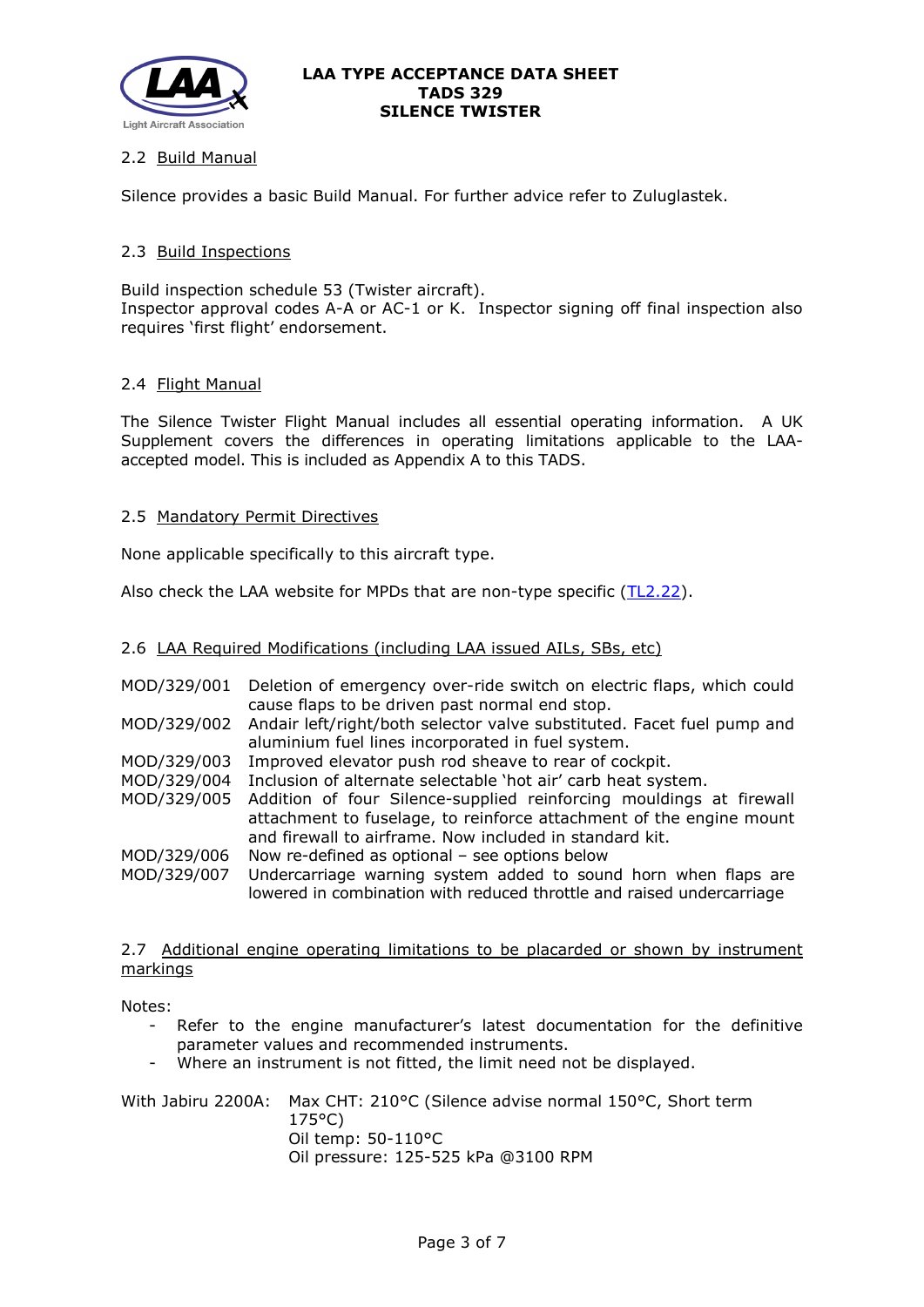

# 2.8 Control surface deflections

| Ailerons  | $Up: 105$ mm $\pm$ 10 mm<br>Down: 90 mm $\pm$ 10 mm                   |  |
|-----------|-----------------------------------------------------------------------|--|
| Elevators | Up: 80 mm $\pm$ 5 mm<br>Down: 60 mm $\pm$ 5 mm                        |  |
| Rudder    | Left $210 \text{ mm} \pm 15 \text{ mm}$<br>Right $210$ mm $\pm$ 15 mm |  |

## 2.9 Operating Limitations and Placards

(Note that the wording on an individual aircraft's Operating Limitations document takes precedence, if different.)

- 1. Maximum number of occupants authorised to be carried: One
- 2. The aircraft must be operated in compliance with the following operating limitations, which shall be displayed in the cockpit by means of placards or instrument markings:
	- 2.1 Aerobatic Limitations Intentional spinning is permitted. Aerobatic manoeuvres are permitted not exceeding +6g or -3g. Maximum duration of inverted flight: 3 seconds.
	- 2.2 Loading Limitations Maximum Total Weight Authorised: 420 kg<sup>[1](#page-3-0)</sup> CG Range: 365 mm to 450 mm aft of datum Datum Point is: leading edge of wing at root Note: for retractable gear versions, the above cg limits apply in both the wheels up and wheels down configuration, and are with reference to the aircraft being weighed in the gear-down configuration, assuming the centre of gravity moves aft by 20mm when wheels are retracted.
	- 2.3 Engine Limitations Maximum Engine RPM: 3300
	- 2.4 Airspeed Limitations Maximum Indicated Airspeed ( $V_{NE}$ ): 160 knots IAS Max Indicated Airspeed Flaps Extended: 65 knots IAS Maximum Manoeuvring Speed (Va): 98 knots IAS Maximum Rough Air Penetration Speed: 119 knots IAS Maximum Airspeed Undercarriage Extended: 100 knots IAS
	- 2.5 Other Limitations The aircraft shall be flown by day and under Visual Flight Rules only. Smoking in the aircraft is prohibited.

<span id="page-3-0"></span> $1$  Aircraft were originally approved to 410 kg and certain aircraft may still show this on their Operating Limitations document.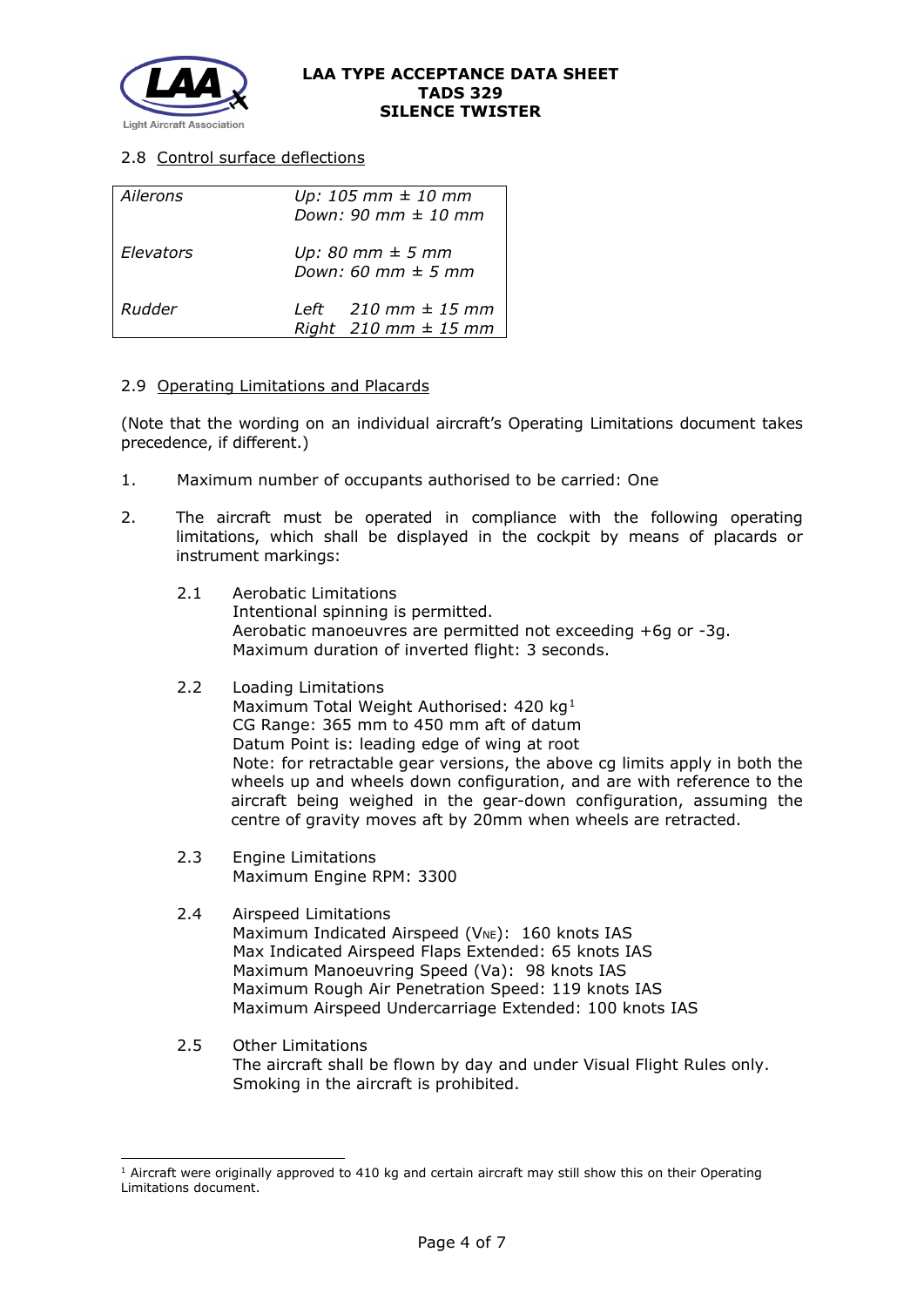

Additional Placards:

"Occupant Warning - This Aircraft has not been Certificated to an International Requirement"

A fireproof identification plate must be fitted to fuselage, engraved or stamped with aircraft's registration letters.

## **Section 3 – Advice to owners, operators and inspectors**

### 3.1 Maintenance Manual

A Maintenance Schedule is included in the Operators manual. For engine maintenance, refer to engine manufacturer's recommended schedule.

## 3.2 Standard Options

- A variable pitch propeller option for the Jabiru 2200A engine is under evaluation.
- Zuluglastek kevlar seat for improved crashworthiness is accepted by LAA.
- ST Aviation electric back-up carb heat system is accepted by LAA on Jabiru engine.
- Zuluglastek improved bearing at base of control column stick (MOD/329/006).
- A fixed undercarriage option is available.

## 3.3 Manufacturer's Information (including Service Bulletins, Service Letters, etc)

None known.

## 3.4 Special Inspection Points

- During early flight testing of the UK prototype an engine failure occurred, leading to a forced landing which caused substantial damage. It was found that the fuel system had been contaminated by surplus resin from the inside of the tanks, which had been scraped from the tank walls during the assembly of the wings. The tanks were checked for freedom from contamination during the repair of the aeroplane and the manufacturer's wing assembly process changed to eliminate the problem in future. It is recommended however that particular attention be paid to avoiding fuel system contamination and frequent checking of fuel filter(s) especially during early test flights would be prudent.
- An in-flight failure of the tailplane occurred due to the locking pin not being correctly inserted. Care needs to be taken to check before flight that the pin is properly engaged. When de-rigging, there is no need to extract the pin more than a couple of inches for it to disengage. The [February 2014 Safety Spot](http://www.lightaircraftassociation.co.uk/2014/Mag/Feb/Safety_Feb.pdf) article refers.

## 3.5 Operational Issues

The following Safety Spot articles are relevant to Silence Twister aircraft

*Light Aviation* issue [May 2009](http://www.lightaircraftassociation.co.uk/engineering/SafetyIssues/SafetySpotMay09.pdf) *Gear indication failure*

Gear down lock indication system reliant on motor down limit microswitch. Gear indicated down but was not, emergency gear release was difficult to operate.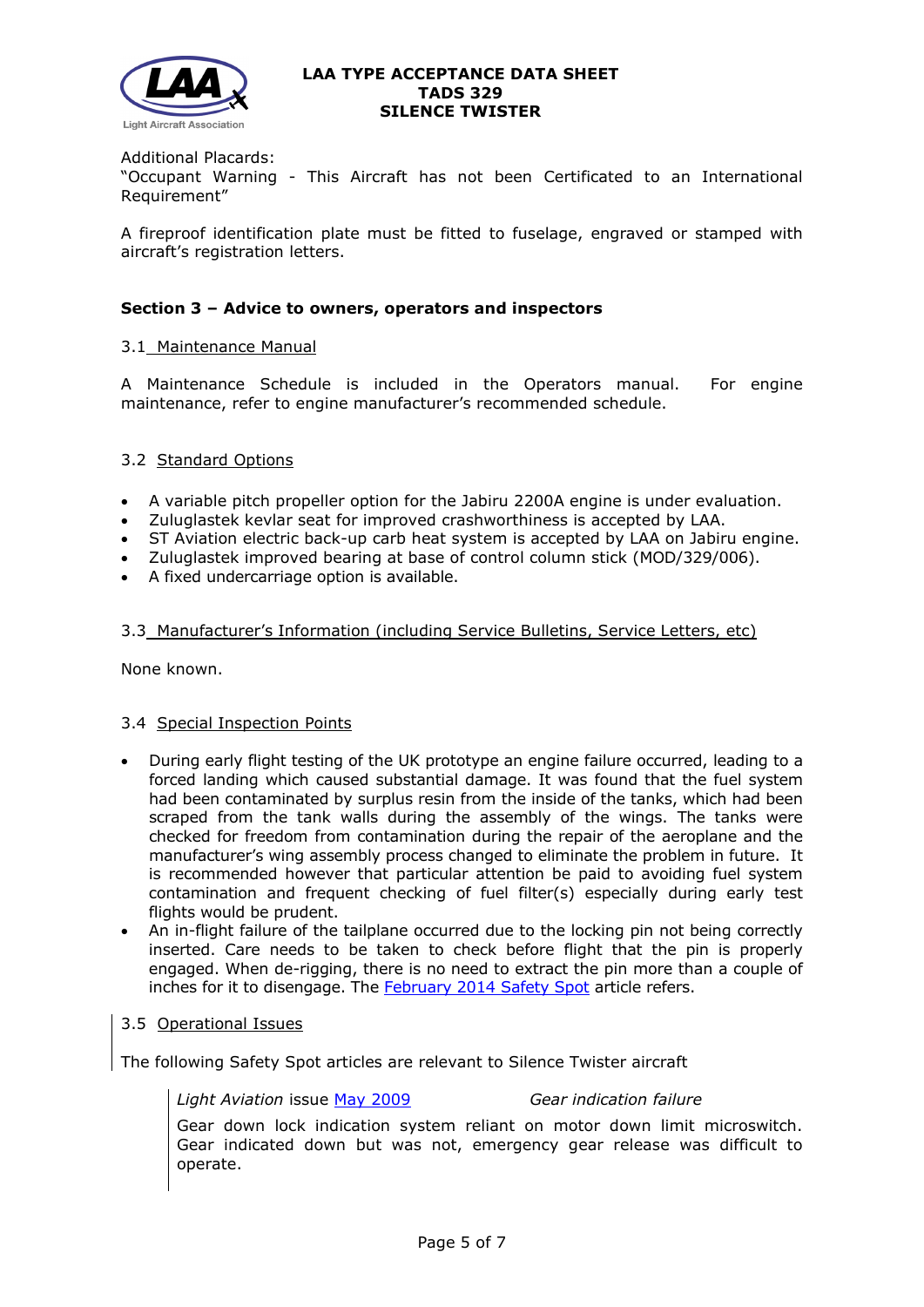

*Light Aviation* issue [February 2014](http://www.lightaircraftassociation.co.uk/2014/Mag/Feb/Safety_Feb.pdf) *Tailplane attachment failure*

Tailplane attachment pin not fully engaged, tail plane rotated 90deg in flight. Care needs to be taken to check before flight that the pin is properly engaged.

*Light Aviation* issue [April 2018](http://www.lightaircraftassociation.co.uk/2018/Magazine/Apr/safety_spot.pdf) *Canopy release after forced landing*

Loss of oil of unknown cause resulting in engine failure and forced landing. First responders did not know how to open canopy from outside. Placards recommended.

*Light Aviation* issue [March 2010](http://www.lightaircraftassociation.co.uk/2010/Magazine/2010/March/safety_spot_03.pdf) *Stick grip failure*

Control stick broke off in pilot's hand. Stick grip design was not attached sufficiently to the control column. Other cases of stick grip failure have resulted in loss of control and damage to aircraft.

- The Twister is a very straightforward flying aircraft with benign characteristics, with positive stability about all axes and pleasant controls, and a gentle stall.
- Due to fuel contamination problems experienced previously with the type, due to the release of surplus resin from the inside of the tanks, it is recommended that particular attention be paid to avoiding fuel system contamination and frequent checking of fuel filter(s) especially during early test flights would be prudent.
- Pilots should familiarise themselves with the emergency undercarriage lowering procedure before flight.
- The elevator trim system is a glider-type bungee bias arrangement, the operation of which may be unfamiliar to power pilots.
- It is imperative that the cylinder head bolts and tappets are checked at 5, 10, 15 and 20 hours. Omitting this check can lead to head leaks and damage at around 25-50 hours. Have a good look around the rocker boxes and make sure oil is present and that there are no signs of overheating in the form of burnt lacquered oil. New engines with hydraulic tappets need only to have the head bolts checked.
- Encourage test pilot to work the engine quite hard to avoid glazed piston bores, vary rpm settings and do not fly at low power settings for too long.